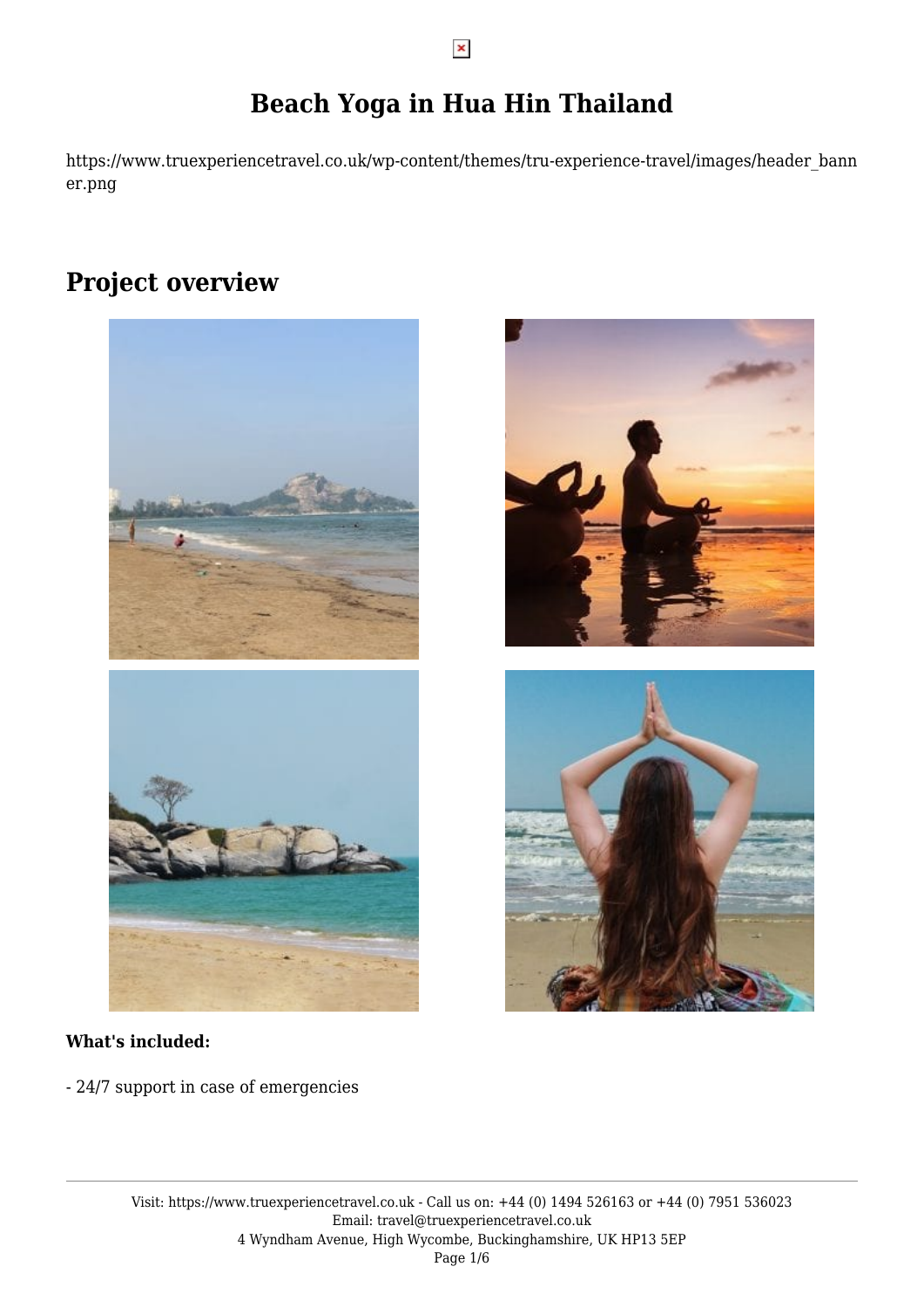## **Beach Yoga in Hua Hin Thailand**

https://www.truexperiencetravel.co.uk/wp-content/themes/tru-experience-travel/images/header\_bann er.png

- Accommodation
- Airport Pick up
- English speaking coordinator
- Meals
- Orientation

#### **What's not included:**

- Airport drop off
- Flights
- Travel insurance
- Vaccination
- Visa

# **Project itinerary**

## **Beach Yoga in Hua Hin Thailand – Schedule**

You will arrive on Sunday, when you will be transferred directly from Bangkok to Hua Hin. Thereafter, depending on your previous week's program, you will enjoy brunch and, later, dinner, here, while you relax and get accustomed to your surroundings.

## **Mandatory Orientation Day**

On the Monday of your first week at this location, you will join our orientation day, to familiarize yourself with the surroundings as well as the local culture. Subsequently, your programme will continue as usual from Tuesday onward throughout the rest of the week.

## **Schedule – Monday**

- Introduction meeting, House rules, Setting Expectations, Health and Safety Advice and handling of documents.
- Thai Do's and Don'ts, Thai Culture Lessons and Thai Language Lessons.
- Tour around the compound and local area where to find local shops, and arrange a sim-card if necessary.
- Visit a famous Buddhist temple nearby
- Lunch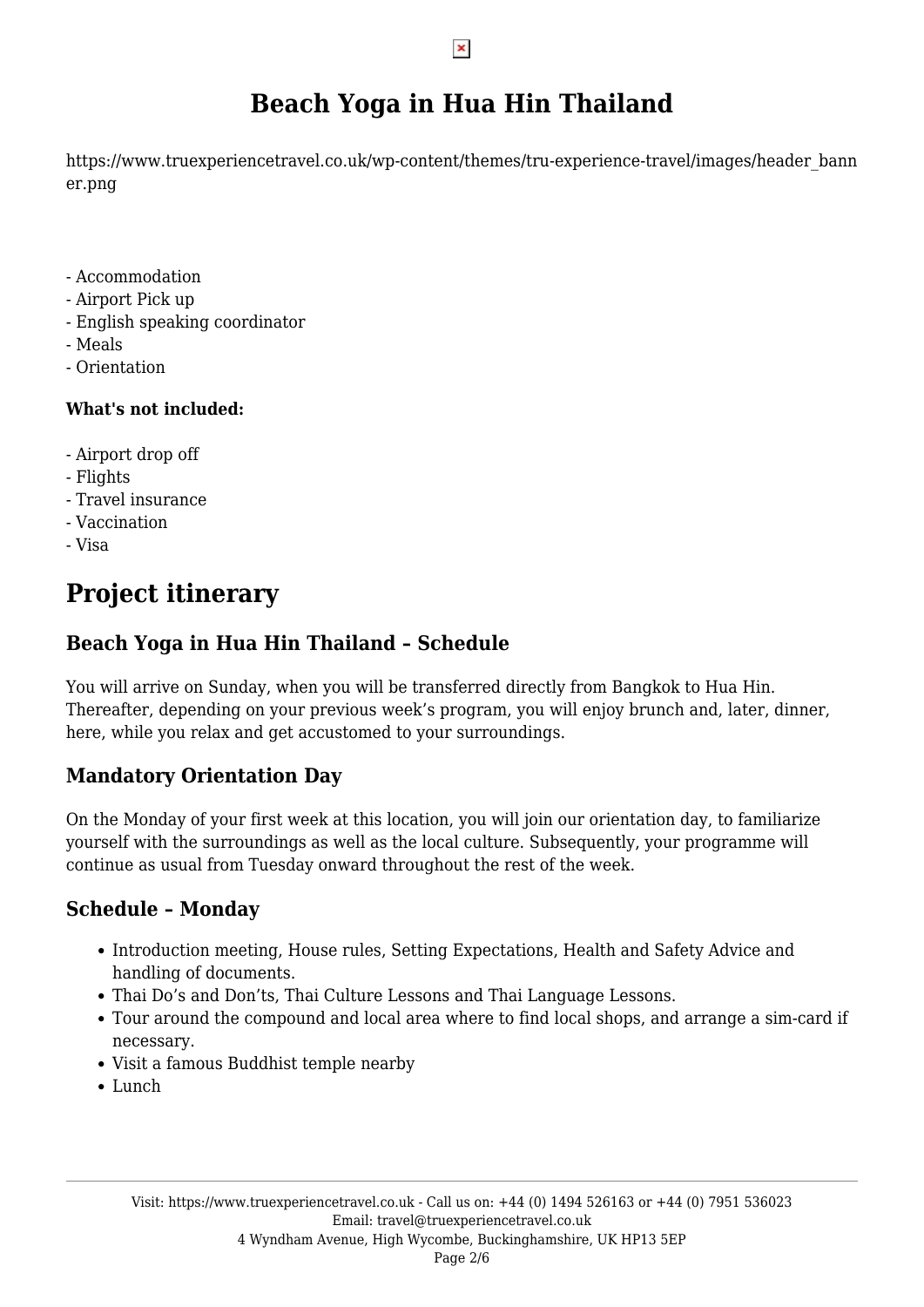## **Beach Yoga in Hua Hin Thailand**

https://www.truexperiencetravel.co.uk/wp-content/themes/tru-experience-travel/images/header\_bann er.png

• Visit the beach

### **Tuesday**

- Breakfast
- Morning Yoga at the Centre
- Visit Artist Village
- Khao Tao Temple
- Lunch
- Afternoon Yoga at Sai Noi Beach
- Dinner

### **Wednesday**

- Breakfast
- Visit Hin Lek Fai Viewpoint
- Head on to explore Khao Takiab Temple
- Lunch in town
- Yoga at Sea Pine Beach
- Dinner at the resort

## **Thursday**

- Breakfast and free time
- Yoga at Sai-Noi Beach
- Lunch at the beach
- Afternoon Yoga at Pranburi Beach
- Dinner

## **Friday**

- Breakfast
- Morning Yoga at Hin Lek Fai Viewpoint
- Lunch and free time at the accommodation
- Afternoon Yoga at Hin Lek Fai Viewpoint
- Dinner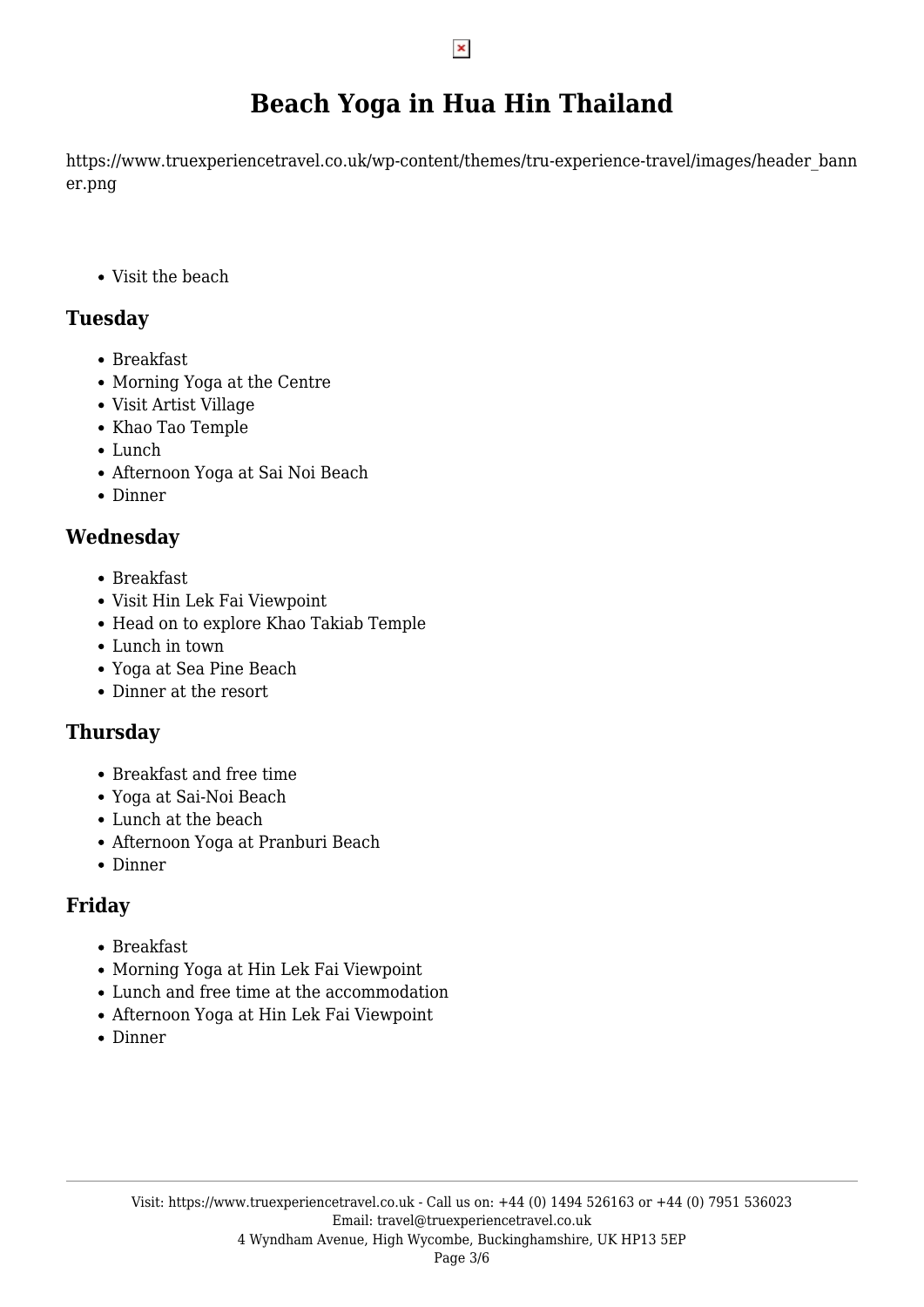## **Beach Yoga in Hua Hin Thailand**

https://www.truexperiencetravel.co.uk/wp-content/themes/tru-experience-travel/images/header\_bann er.png

### **Saturday**

Breakfast

If this is your last week, you will be transferred to Hua Hin bus station after breakfast. Where you have further projects north of Hua Hin, you will be transferred via Singburi. Lastly, should those projects be in Hua Hin or the South, you will stay at the accommodation until that starting time.

### **Activities & Events**

#### **Tuesday Evening**

You will go to the night market in Hua Hin city. Try some of the delicious local food that is freshly cooked and instantly served to you. Taste a variety of inexpensive street food.

#### **Wednesday Evening**

Another evening at the market! (There is just too much too see for one night!) Try something different for dinner, and browse through the many clothes and trinket stalls there.

#### **Friday Evening**

You will go to the Cicada Market, a colorful night market offering freshly cooked food from different shopkeepers. Look around the many art exhibitions, see the local handmade products and souvenirs which are very attractive and listen to live music featuring local artists.

### **Places to See**

Hua Hin is a lively fisherman-town and popular tourist destination, and it has a lot to offer besides just sunbathing, snorkelling and swimming at its golden beaches. Not only are there plenty of seafood restaurants and other eateries to choose from, but visitors can also enjoy golf, spas, shops, markets (including a popular night market), and Hua Hin's Vana Nava water park.

You might also consider visiting Khao Tekiab, a mountain at the end of the beach with a temple at the top that overlooks the beach.

Hua Hin is also surrounded by beautiful national parks and you might decide to go slightly further afield to explore the likes of the Pa La-U Waterfall, located 60 km west of Hua Hin in the south side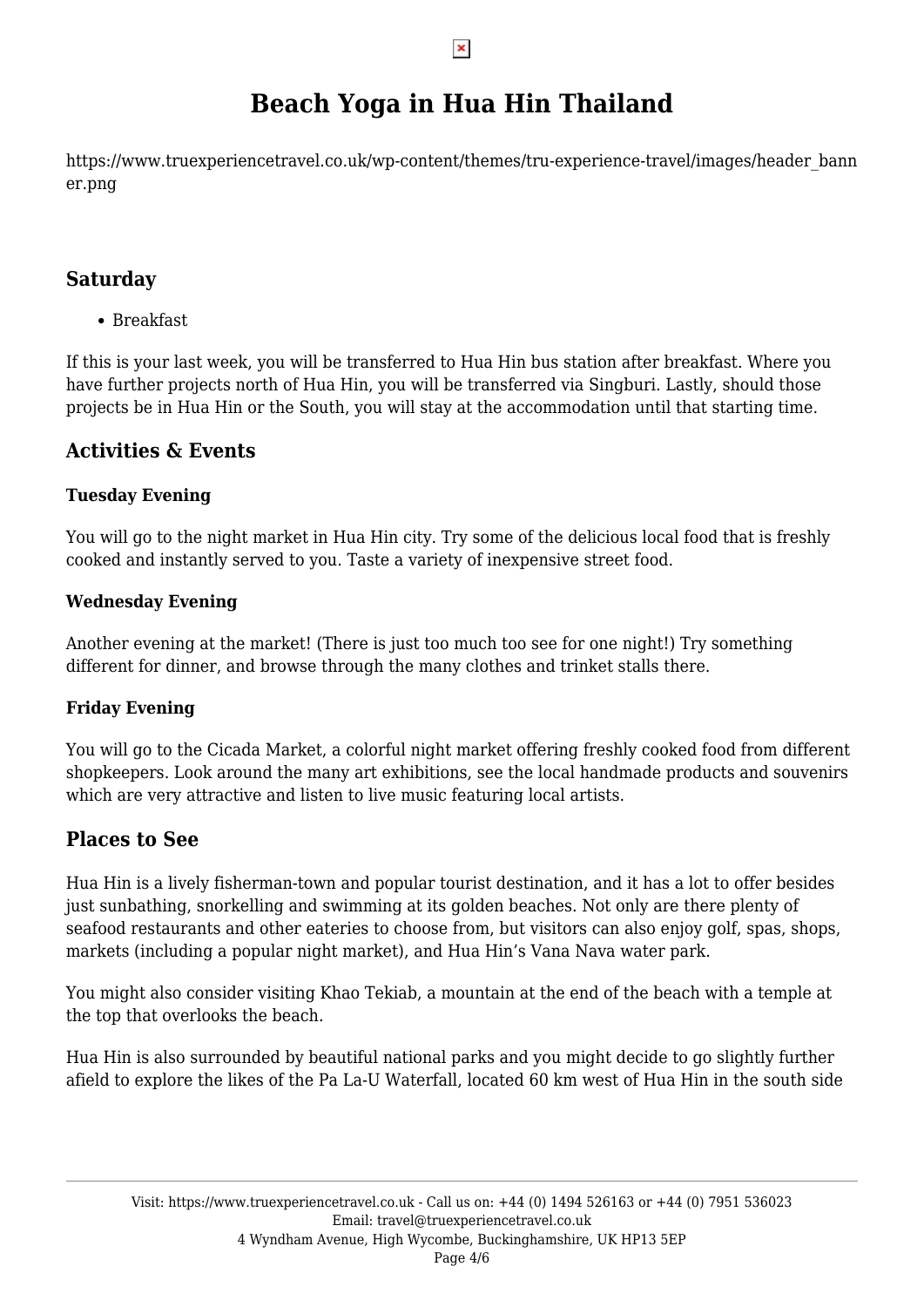## **Beach Yoga in Hua Hin Thailand**

https://www.truexperiencetravel.co.uk/wp-content/themes/tru-experience-travel/images/header\_bann er.png

of the Kaeng Krachan National Park. Alternatively, 45 km to the south of Hua Hin is the mystical Phraya Nakhon cave for the more adventurous!

### **Transportation**

From this location we provide free transport to your next program at the following location(s):

- Akha Village Chiang Rai
- Kaeng Krachan
- Kanchanaburi
- Mae Sot
- Singburi
- Suphan Buri
- Train Track Northern Thailand
- Trunk to the South
- Umphang
- Udon Thani
- Wang Nam Khiao

**This schedule can be changed and/or amended depending on weather conditions, local conditions and unforeseen circumstances.**